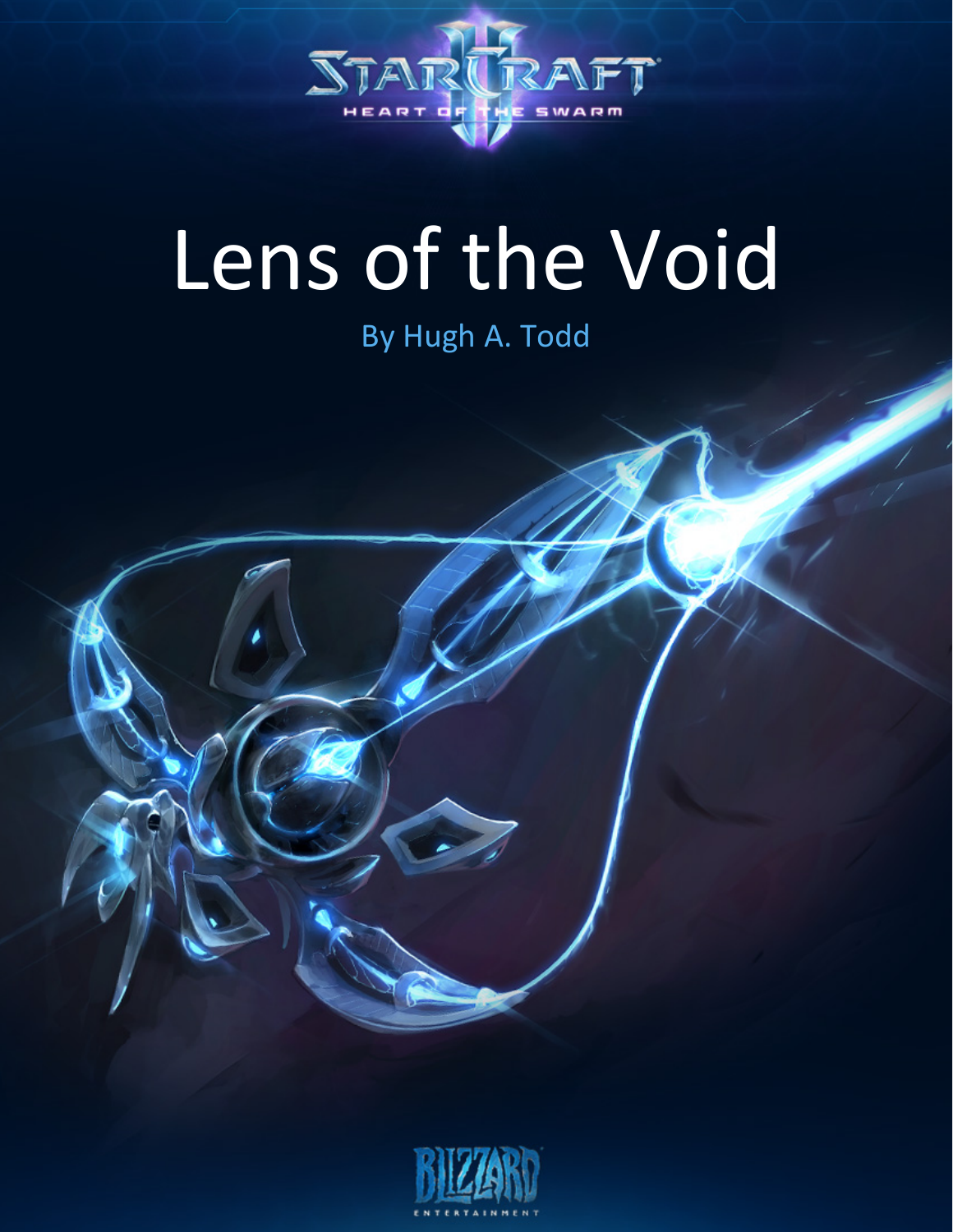The bridge of the *Purity of Form* shuddered.

"Shields holding!" called out the damage-control officer, his psionic voice projected for all to hear.

"Request air cover from Command," Feranon ordered. The bridge crew had been instructed to speak in a public form of telepathic address so as to accommodate both khalai and Nerazim. As commander of one of the protoss' newest ships, Feranon had a duty to make sure that the recently integrated groups worked well together despite their differences. In these dark times, those who followed the Khala and those who rejected it would need each other if they were to survive.

Feranon himself thought that the reintegration would bring strength to all protoss. This attitude, and his stellar record as a leader, might have been why the Hierarchy had given him command of the *Purity of Form*. He was proud of his posting and would prove to his superiors that they had made the right decision.

From his perch in the commander's chair, he admired the bridge, larger than any to which he had previously been assigned. Protoss worked at rows of terminals, monitoring the mechanisms that caused the void ray to be one of the mightiest ships his race had ever created. These terminals radiated out in concentric circles from his chair, giving him a clear view of all personnel. Filling the air close to his seat were semitransparent holographic screens, affording him summaries of the various stations' output.

The bridge was not just efficient, but it was beautiful as well, reflecting the aesthetics of the whole ship. Feranon was impressed with the remarkable abilities of the protoss who had designed it. The *Purity of Form* was graceful for such a deadly weapon. Of course, this ship's conception would not have been possible without the close teamwork of khalai and Nerazim. Together they had achieved a pinnacle of both science and art. Astonishing!

"Air cover arriving," reported a communications officer. Feranon could feel the crew member's satisfaction through the Khala. It would have been more economical for all of the bridge crew to be khalai, as they would have instantly known the feelings and thoughts of the others without the need to form words. However, just as the ship had been designed by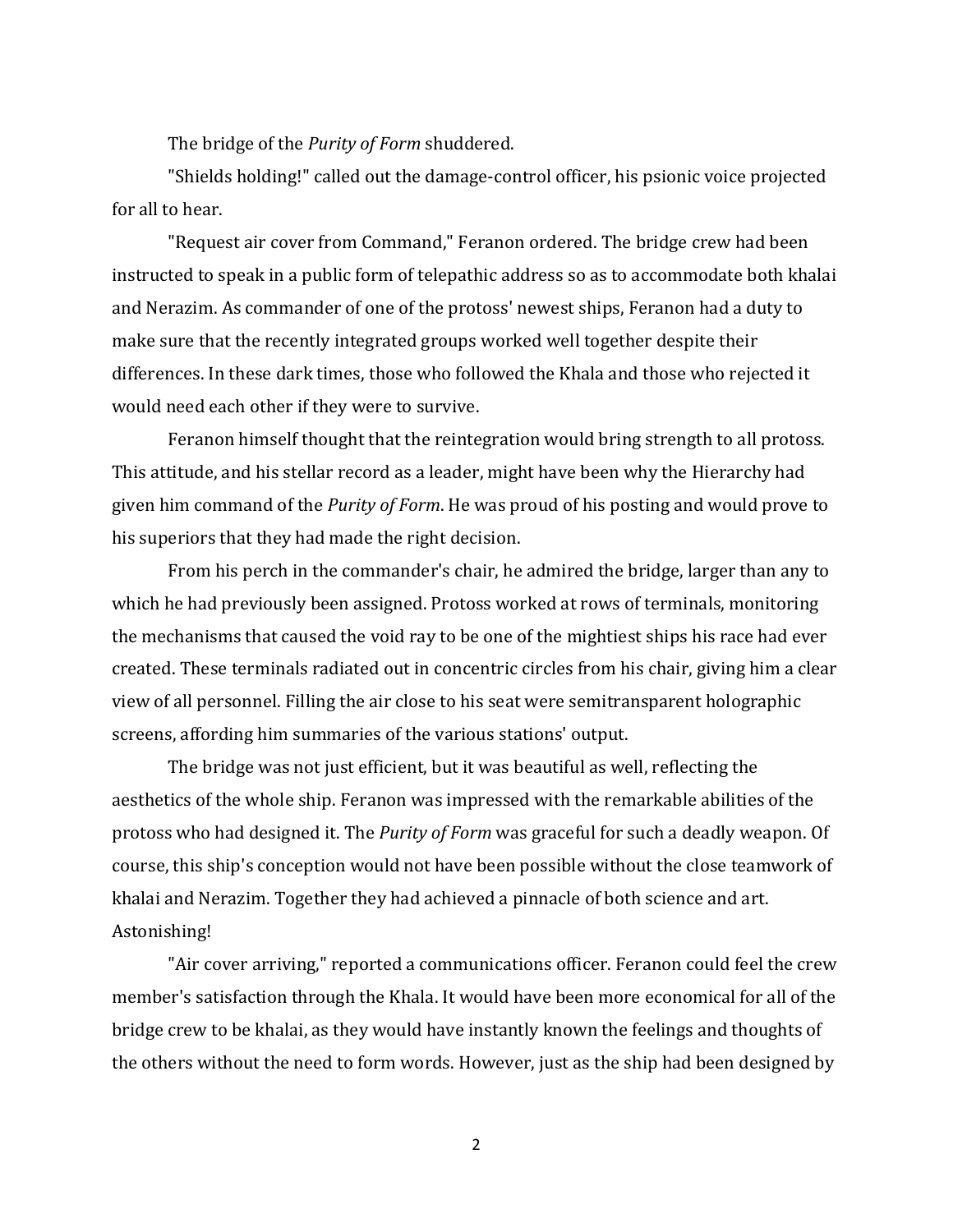the two groups working together, so would it be crewed. The *Purity of Form* would be stronger for the amalgamation.

Feranon watched on a floating screen as phoenixes ripped through the flock of zerg mutalisks that had been harassing the void ray.

"Excellent. Continue to our attack point with all haste."

Without the zerg forces to hinder it, the *Purity of Form* quickly arrived at its assigned location.

"Commander, target within range."

Feranon studied a screen showing a line of ultralisks lumbering down a stark hillside. Data detailing everything from their disposition to the very composition of their skin streamed around the zerg outlined in front of him.

"Bring the prismatic beam online. Deploy one flux field projector," commanded Feranon. Crew members moved to comply. The *Purity of Form* vibrated with the energies funneling through its frame.

"Fire on the ultralisks as soon as the weapon is online."

The vibration intensified until it attained a pure tone. The bridge was bathed in the blue light of the energies that arced to the main crystal. From this crystal, positioned at the mouth of the void ray, the prismatic beam leapt to the figures below.

On-screen, Feranon observed an ultralisk staggering as the beam slammed into it, but remarkably, the zerg continued on, unhurt.

"Commander, their armor is too dense. The prismatic beam will not be able to break through it."

Feranon reviewed the data but didn't contradict the technician's conclusion.

He swiveled his chair, turning to the area behind his command post. There, at the back of the bridge, lay a couch. Heavy cables spread out from the head of the bench, and behind it, beyond thick transparent walls, the prismatic core glowed like a living cauldron of power. Lying on the couch was a young dark templar. An ancient protoss stood at the side of the recumbent figure. Feranon inspected the teacher for a moment.

Theromos was the oldest protoss he had ever known. His dress did not match that of the younger Nerazim Feranon had met. Even the stylized designs on the clamps that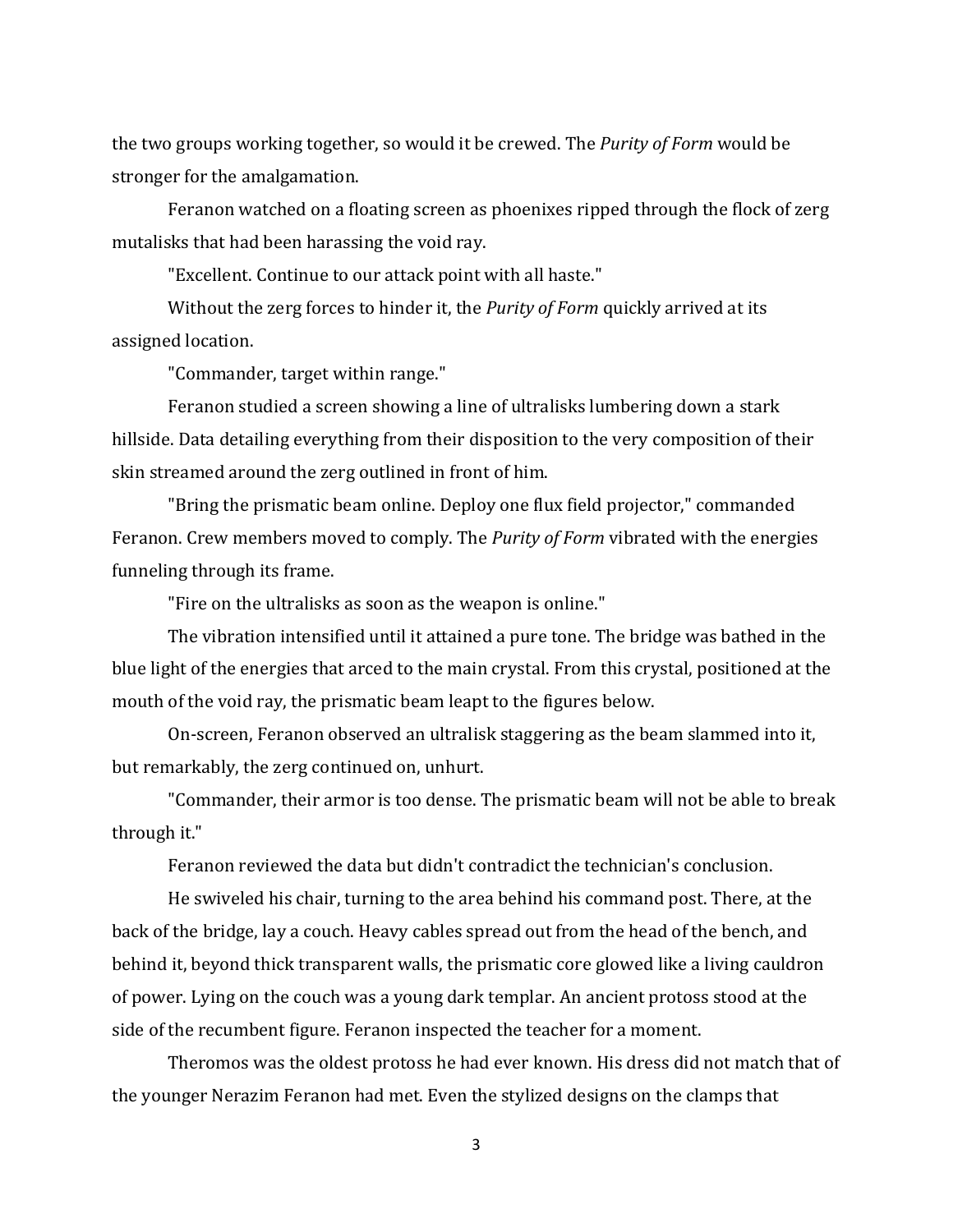capped his shortened psionic appendages were distinctly archaic. When Feranon had first learned about the assignment, he had asked other Nerazim about Theromos. Every one of them had told the commander of the great respect that they held for their previous mentor. Many had remarked how his teachings had changed their lives.

Feranon turned his attention to the young Nerazim. The commander spoke softly. "Althai, we need to bring a second flux field projector online."

Before the reclining protoss could answer, the telepathic voice of the elder at his side rang out. "My pupil is not ready. He does not have the discipline to handle a second projector."

Feranon focused on the older protoss. "I understand that students usually have more time to learn how to manipulate the void ray's power, but we are in a difficult situation. There are enough ultralisks down there to rout our ground forces. We were commanded to eliminate them, but a single projector cannot break through their armor."

Theromos fairly growled his frustration. "Your second projector may give you what you need to destroy the zerg, but you run the risk of killing your crewman."

Althai interrupted before Feranon could respond. "Commander, activate the second projector. I will try to keep it under control."

Even though the dark templar were not a part of the Khala, Feranon could sense the trepidation in the words of the young Nerazim.

Theromos was quiet for a moment and then spoke. "I have warned you."

Feranon swiveled his chair to face forward.

"Bring a second flux field projector online. Keep the beam trained on that ultralisk."

The tone that vibrated through the ship changed pitch as a second arc of energy sprung up, merging with the first at the main crystal. Once again the ultralisk staggered, but then the beam began to liquefy its tough skin, and the zerg was torn apart, consumed from the inside out.

"Target the remaining ultralisks."

The beam fired, tearing through zerg flesh and bone. What had begun as an army, almost two dozen of the towering beasts, was quickly reduced to ash. The *Purity of Form* scoured the battlefield until the last ultralisk fell still, its body a smoking ruin.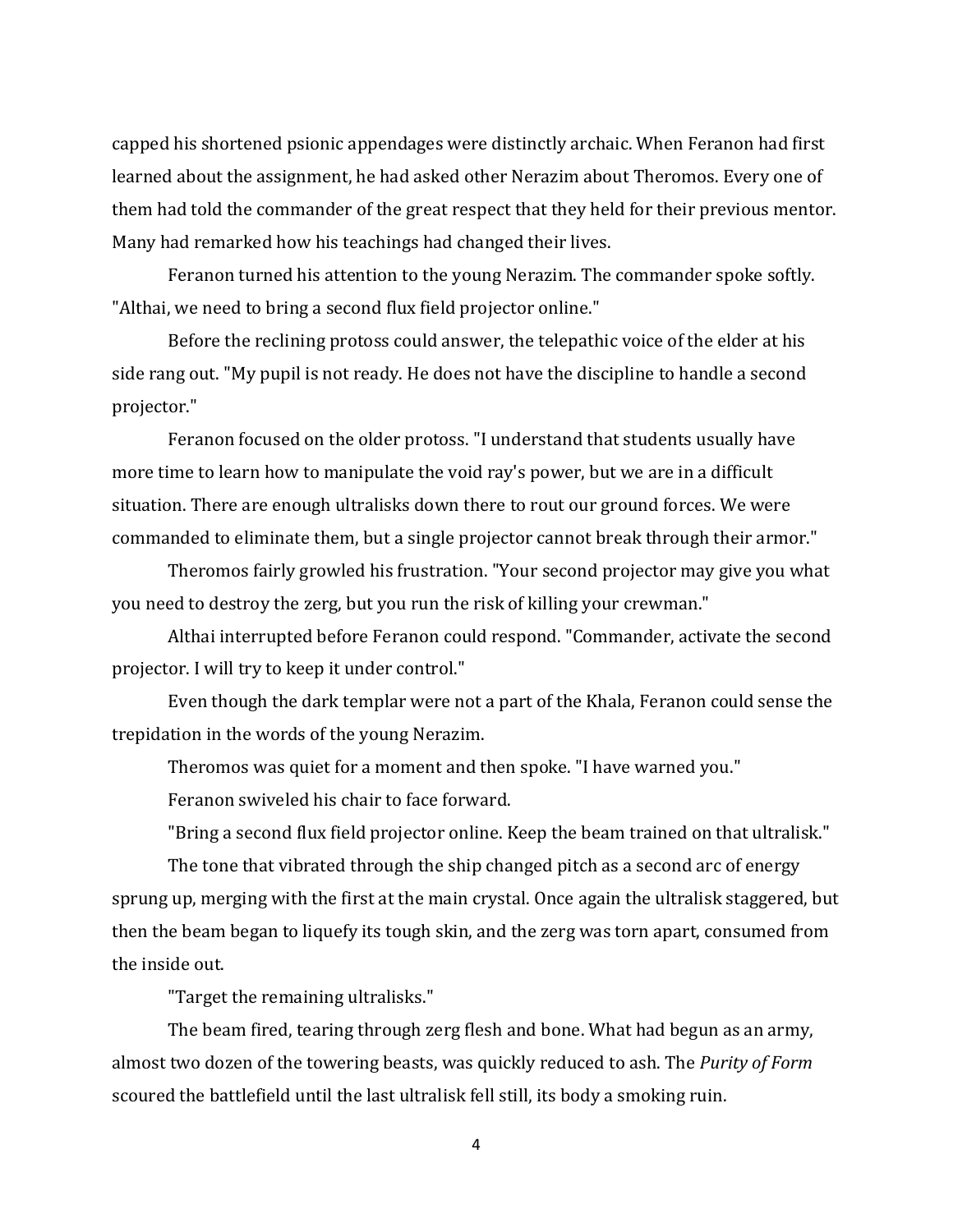"Shut down the beam," commanded Feranon.

The vibration that shook the *Purity of Form* subsided, and the bridge dimmed with the loss of the arcing energy's glare. Feranon turned to congratulate the young dark templar, but stopped at what he saw. Althai lay unmoving.

Theromos bowed his head over the still form. "You have your victory, Commander. It only cost you one of your crew. I will need a new student."

The bridge was quiet as the old dark templar strode from the room.

\* \* \*

Although there was no answer at Theromos's door, Feranon entered his cabin anyway. The space was empty of furniture. Theromos sat in the middle of the room in a meditative posture, his back to the commander. One wall of Theromos's quarters looked out at the prismatic core, the heart of the void ray. The bright flow of energies drew patterns across every surface of the small stateroom. There was a stillness here that reminded Feranon of a xel'naga temple he had once visited. This cabin carried the same sense of ancient peace, but in this case, it emanated from the seated dark templar.

"Althai was brave to take the risk he did to protect our people. His sacrifice will be remembered." The serenity of the room swallowed Feranon's words. The silence extended so long that Feranon thought the old Nerazim wouldn't answer, but then Theromos's psionic voice growled forth.

"*Sacrifice*. Is that what you would call it?"

"Either we destroyed the zerg then or our warriors would have paid the price later."

"I do not argue against the need to fight the zerg. But Althai was not ready. I had trained him only for a couple of weeks, and he had yet to demonstrate the discipline required to control the Void energies produced by this ship."

"Althai thought himself ready. And he was successful long enough for us to be victorious."

Theromos's grim laughter spread across the room like gravel. He turned to meet Feranon's gaze. "Do you allow every eager young warrior who thinks he is ready to leap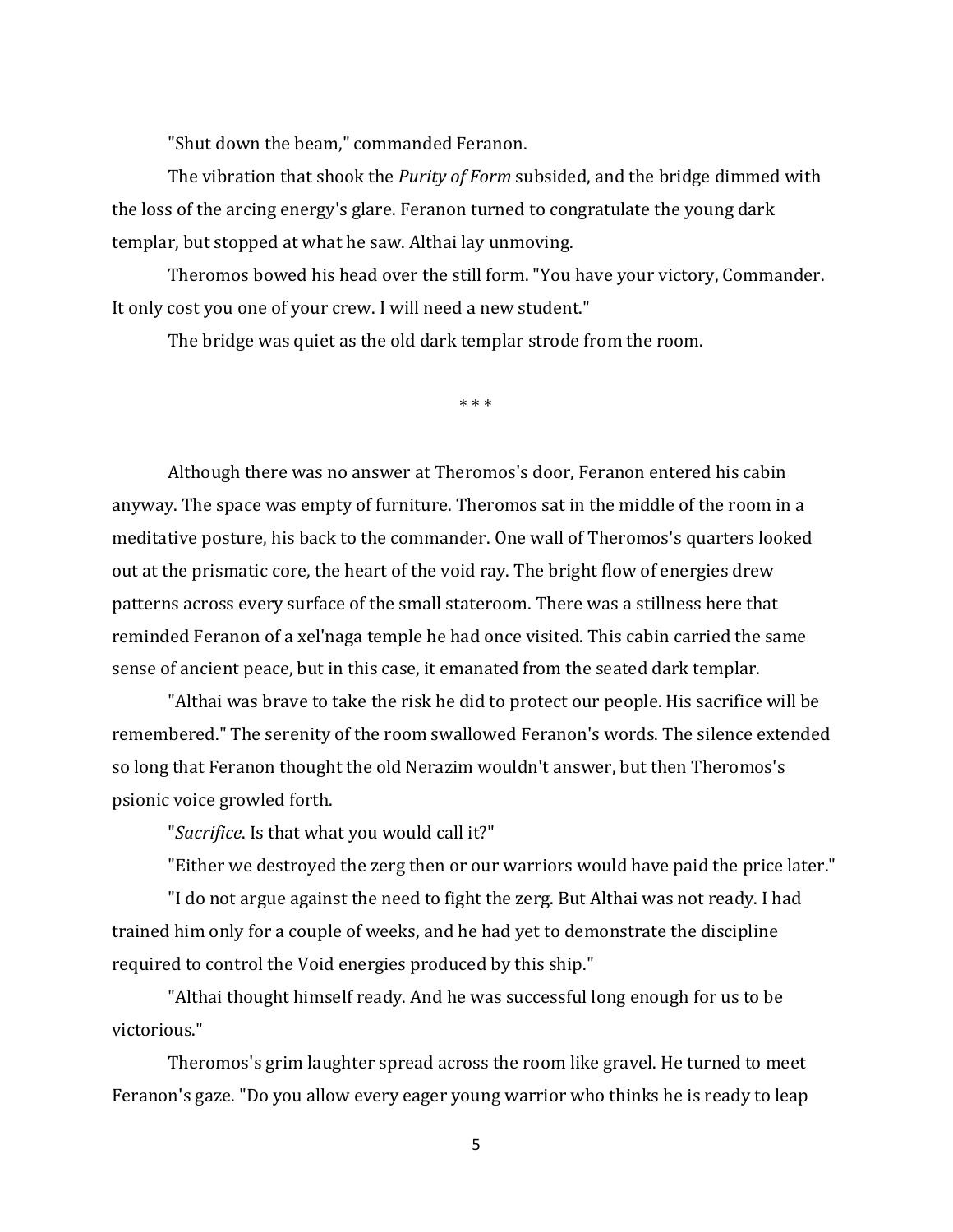into battle against an overwhelming foe? No. I have been training dark templar far longer than you have been alive, Commander. Almost as long as there have been dark templar. If you push them before they are ready, you end up with dead students. As we have today. I should be back on Shakuras, teaching Nerazim, instead of here, helping you kill them. The only reason I do so is out of respect for the Hierarchy and its request for my help."

"There are other void rays in the fleet. Other dark templar acting as Void lenses. They manage. You yourself could fulfill this role for a ship, but you refuse."

"Yes, there are many experienced dark templar, although few with the discipline to manipulate the great forces used by this unhealthy creation of our scientists. As for my reasons for refusing to handle the Void energies, they are my own. I will teach. It is enough. Now leave me to my meditations."

Theromos turned away from the commander, once again assuming a meditative pose.

Feranon looked at the old Nerazim for a moment and then walked from the room. He paused in the doorway.

"Your new student is warping in as we speak. I will have her report to you when she is settled."

When Theromos didn't respond, Feranon went on, his psionic voice quieter. "Theromos, I am not your enemy, nor was I Althai's. I want only what is best for both our peoples; I want to help save the protoss race."

Theromos's words barely disturbed the stillness of the room. "The zerg did not kill Althai, Commander."

Feranon had no answer to that.

\* \* \*

"The Void is not like the Khala. It does not draw us together and connect us in a blanket of warm feelings. The Void certainly does not offer itself willingly. A dark templar stalks the Void and, through will and discipline, forces it to give up its power." Theromos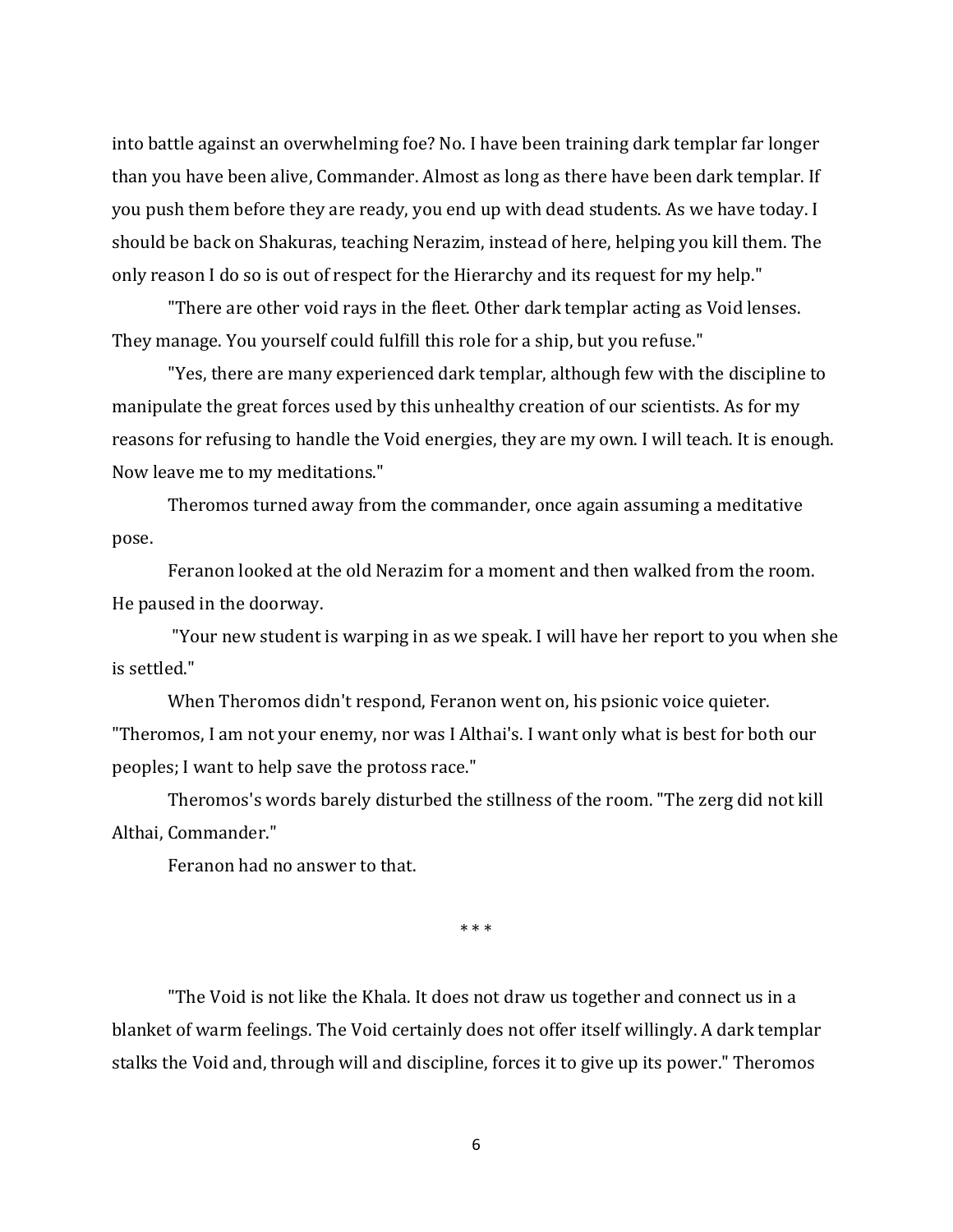waited, sitting in his restful pose, for his new student's response. The constantly shifting glow from the prismatic core painted light and shadow across the room like a living thing.

Sharas obliged. "I know these words, teacher. They were a part of our texts when we first began to learn the ways of the Void."

"It is good to know they still teach the words as I wrote them." The old Nerazim paused for a moment and then resumed. "You have passed through the Shadow Walk; else you would not be here."

Unsure whether this was a question, Sharas merely nodded.

Theromos continued. "The void ray is one of the first ships designed by the scientists of Aiur and Shakuras working together. It gathers the psionic energies of the Khala, focused through phase crystals, and combines them with the might of the Void. They meet in the prismatic core and then are amplified by the flux field projectors. The energies arc from the projectors to the main crystal, the source of the prismatic beam. However, while our brethren's technologies can align and contain the Khala's powers, taming the Void's potency requires a dark templar to focus and funnel it into a useful form. Without a disciplined Nerazim mind, the forces generated by the void ray will become too wild and cascade beyond control. You must be a lens of the Void. You will need a greater understanding of its nature than you have ever had before, but if you wish to follow this path, I will lead you."

He paused, judging how well his student had grasped this information. "Shall we start with a demonstration? Show me what you have learned."

Sharas stood and bowed her head. At first Theromos saw no change, but then he noticed the moving shadows in the room beginning to take on a different rhythm, independent of the glowing reflections from the core. These umbras coiled, connecting to form a ring around Sharas. Cloudy tentacles flowed up from the floor and began to wind their way around her legs and arms, radiating from them like filaments of mist. Sharas brought one hand up, and the tendrils merged around her body, mimicking her movements. The hypnotizing dance ceased when the young Nerazim took a step backward. The Void swallowed her as if she had slipped into a cloak held behind her, the dark ceasing to be a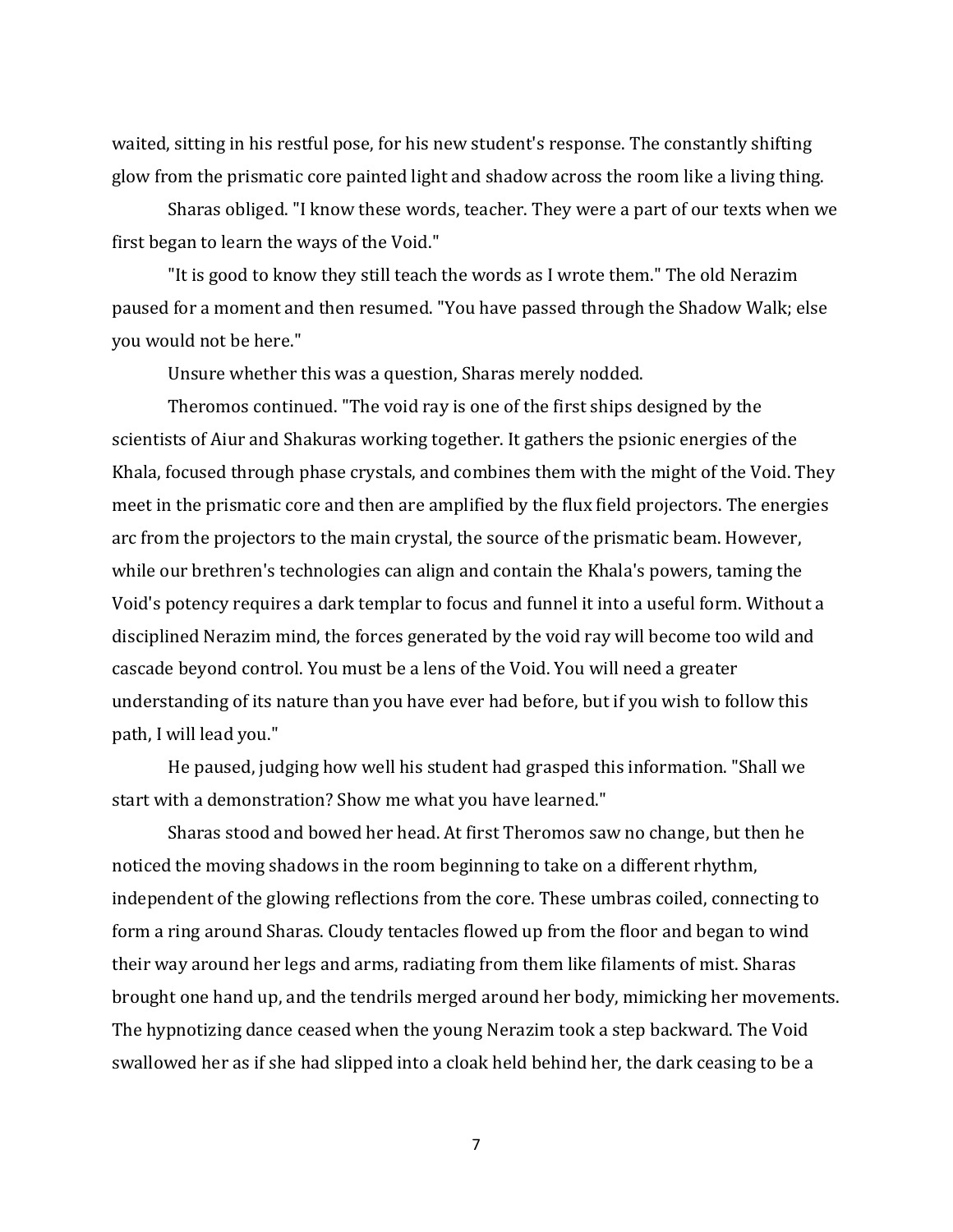mere absence of light and becoming a physical thing that enveloped and hid the dark templar from Theromos's eyes.

But the elderly protoss didn't use just his eyes. He waited in his seat, only lifting his hand at the last moment to catch Sharas attempting to tap him on the shoulder.

"Excellent, student. Control, subtlety, improvisation—these are but a few of the virtues of a well-trained dark templar. We must work on your discipline and your will."

Theromos released Sharas's hand, and she returned to her seat in front of him.

"I did not think you would sense me."

Her teacher nodded. "It was not easy, but when one has looked upon the Void itself, many things that are usually hidden become clear. Still, if you had been patient and had a stronger hold on the Void energies, you might have eluded even me."

The ancient teacher's head tilted as he inspected his student closely. "You remind me of one I studied with long ago. She had a similar impatience, but it came with a passionate brilliance. If you can match her skills, you will find yourself puissant indeed. However, you should beware this path. The more quickly you embrace the power, the greater the danger. Your path must be slow and well thought-out to attain the summit of your abilities."

Theromos stood and motioned her to follow his stance.

"We will begin with simple exercises designed to open you to the Void energies and focus your will on them."

Sharas copied his stance, and they began.

\* \* \*

"Continue to the main zerg base. Fire on all available targets. Give priority to any units nearing our ground forces," ordered Commander Feranon.

The *Purity of Form*'s beam rained death upon the zerg below. The tone of the ship's weapon remained steady as it tore apart a group of zerglings and then was redirected to a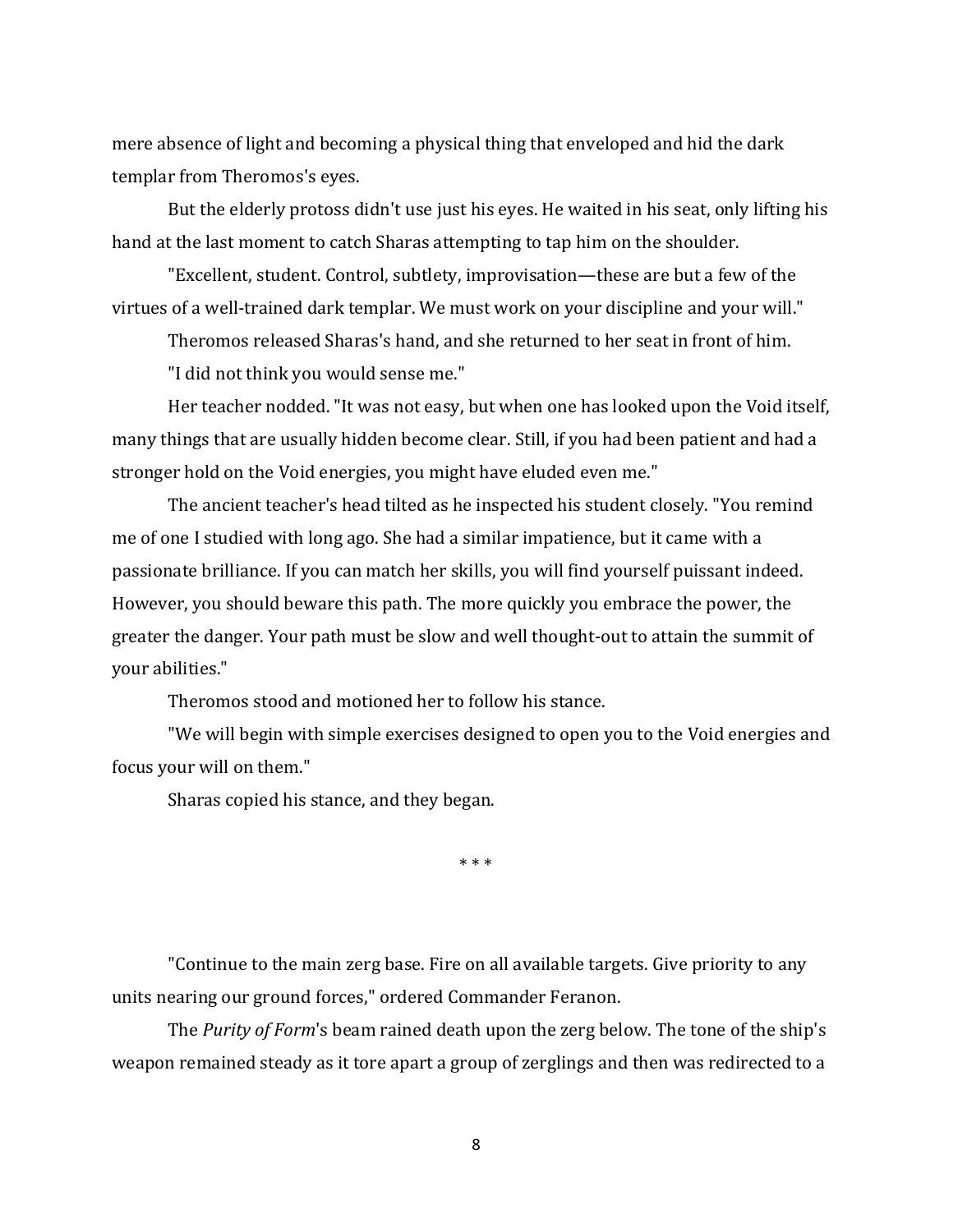cluster of banelings. From his screens, Feranon could see the protoss line advancing, easily overcoming the few zerg forces that managed to avoid the void ray's attacks.

"Commander, three spore crawlers are forming beneath us."

Feranon brought up the relevant data and responded, "Notify Command immediately. If those structures become functional before we are out of range, we will be in danger."

Battlefield communications among the protoss were efficient, and soon a platoon of zealots arrived. It made short work of the growing spore crawlers. The *Purity of Form*'s beam cauterized the site and the surrounding creep, ensuring that there would be no more attempts to attack from this area.

Feranon turned to his navigation officer. "Bring us within range of the main hive and lock onto it as our primary target."

The tone of the void ray's beam faded as it was brought offline and the engines engaged. Satisfied with the status of his ship, the commander swiveled his chair to observe how the new student was doing.

Sharas was lying on the focusing couch. Feranon thought he detected some tension in her body, but as she was not a part of the Khala, he couldn't fully judge her mood. Theromos bent over her, discussing her performance and giving her guidance. So far, Feranon was impressed with the new recruit. She seemed to grasp the techniques of this position much more quickly than previous students, even ones who had gone on to master the void ray's energies at their highest settings. Trusting that the old dark templar had things well in hand, the commander turned his attention back to the battle.

The protoss ground troops were focusing on the outlying structures while the *Purity of Form* flew straight to the heart of the invading forces. If the void ray could destroy the hive, the rest of the zerg would be simple to exterminate.

"Commander, we are within range of the central hive."

"Bring the first flux field projector online. Focus on the center mass of the hive."

The bridge vibrated with the beam's distinctive timbre. Feranon studied his screens carefully. At first, the weapon tore into the great hive, incinerating its organic structure easily. Then, like skin reacting to a sting, the surface of the hive began to change. Bony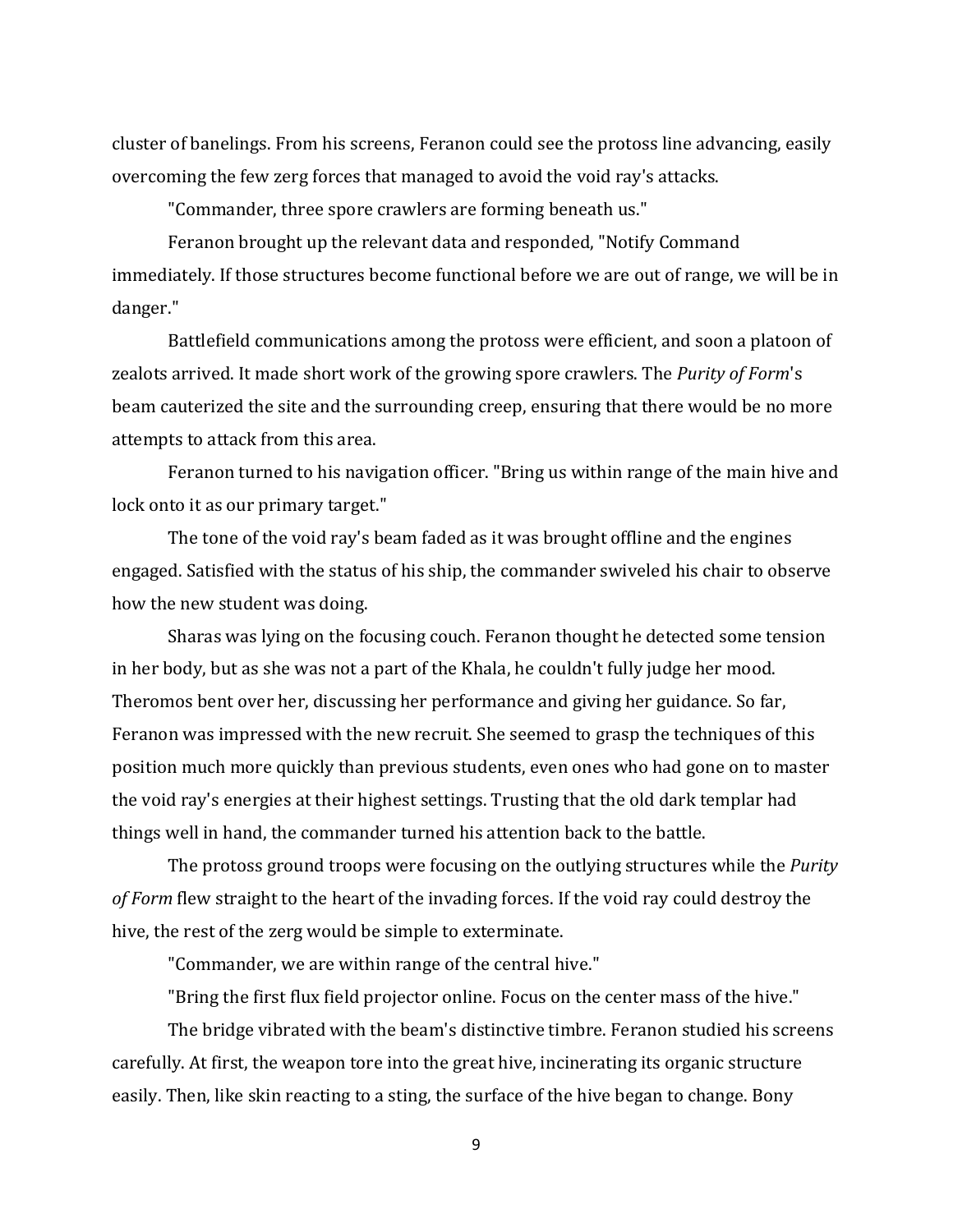plates with spiky protrusions emerged across its hull. The beam failed to damage this new armor, spattering harmlessly.

"Commander, our sensors are identifying those humps in the creep nearby to be growing hydralisks."

Feranon reviewed the data flooding across his screens. It supported the technician's analysis. With so many hydralisks evolving before his eyes, the *Purity of Form* would quickly come under attack if it couldn't find a way to destroy the hive.

The commander turned to the dark templar behind him.

"Void lens Sharas, we need to bring up the second flux field projector, or we must flee. Can you handle the added power?"

Before the student could answer, the teacher intervened. "You cannot keep doing this, Commander. You put my pupils in danger by rushing them to use this much Void energy so soon. Look at what happened to Althai."

Feranon tried to contain his annoyance. "I would not ask her to take such risks if others were not being threatened. When the zerg larvae below us hatch, they will attack not only this ship, but also our advancing warriors."

"Or it could be that the second projector will not be enough, and you will put Sharas's life in peril for naught," Theromos snapped back.

This was too much. Feranon shouted, "Elder Theromos, I am the commander, and I will judge the hazards and answer for the consequences!"

Before the ancient dark templar could reply, Sharas spoke, her telepathic voice sharp with anger. "Enough! Teacher, I appreciate your concern, but I believe I am ready. Commander, deploy the second projector. I will do what is needed."

Theromos shook his head but didn't contradict her.

Feranon turned and gave the command. Immediately the tone that rang throughout the ship changed to a higher note, and the bridge shuddered in response. The stream of energy began to melt the armor plating on the hive, and with an explosion that was felt even on the ship, the *Purity of Form*'s target burst in a gout of flaming organic matter.

As soon as Feranon confirmed that the hive had been destroyed and the larvae consumed, he ordered the beam shut down. Turning to the two Nerazim behind him, he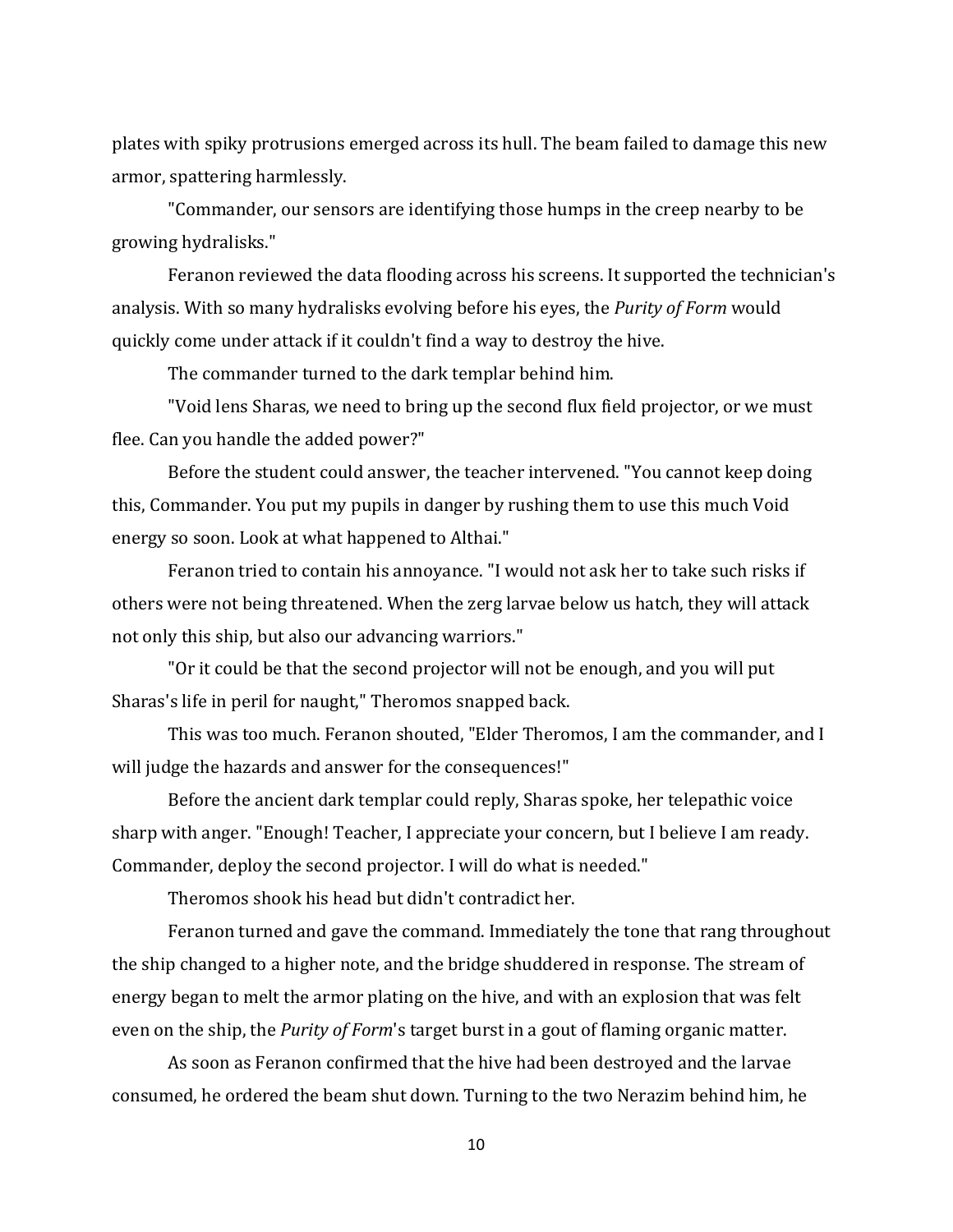noted with relief that Sharas was alive, if shaken. Her skin was pale and mottled with the strain, but she was able to stand under her own power.

The gamble had paid off.

Feranon swiveled his chair forward. "Navigation, return to base."

\* \* \*

Feranon found the old Nerazim meditating in his quarters. The commander wondered whether Theromos did anything but teach and meditate. Feranon waited a moment to see if Theromos would speak, but the ancient protoss seemed content to ignore him.

"I came to apologize for my outburst on the bridge."

Theromos spoke, not shifting in his meditation. "It does not matter. You gambled with Sharas's life, and it concluded in your favor."

"It does matter, Theromos. I understand what I am asking, especially in light of Althai's death. I must put my crew at risk, but I do not do so recklessly."

Still Theromos didn't stir from his seat. "We are at war. There is danger for everyone, my students included. Sometimes we die. That is the way of the universe. I merely dislike waste."

Feranon strode farther into the room, moving into Theromos's line of sight. "For one who has taught so many young protoss, you are awfully detached when you speak of death."

The ancient Nerazim turned his head to meet the commander's eyes. "You command protoss in a time of conflict. You must have seen death before, lost comrades to the Void's embrace."

"Yes, I have. But I speak their names after they are dead. I mourn them and honor them for their sacrifices."

Feranon thought he saw a flicker of emotion in the old protoss's face, but he couldn't be sure.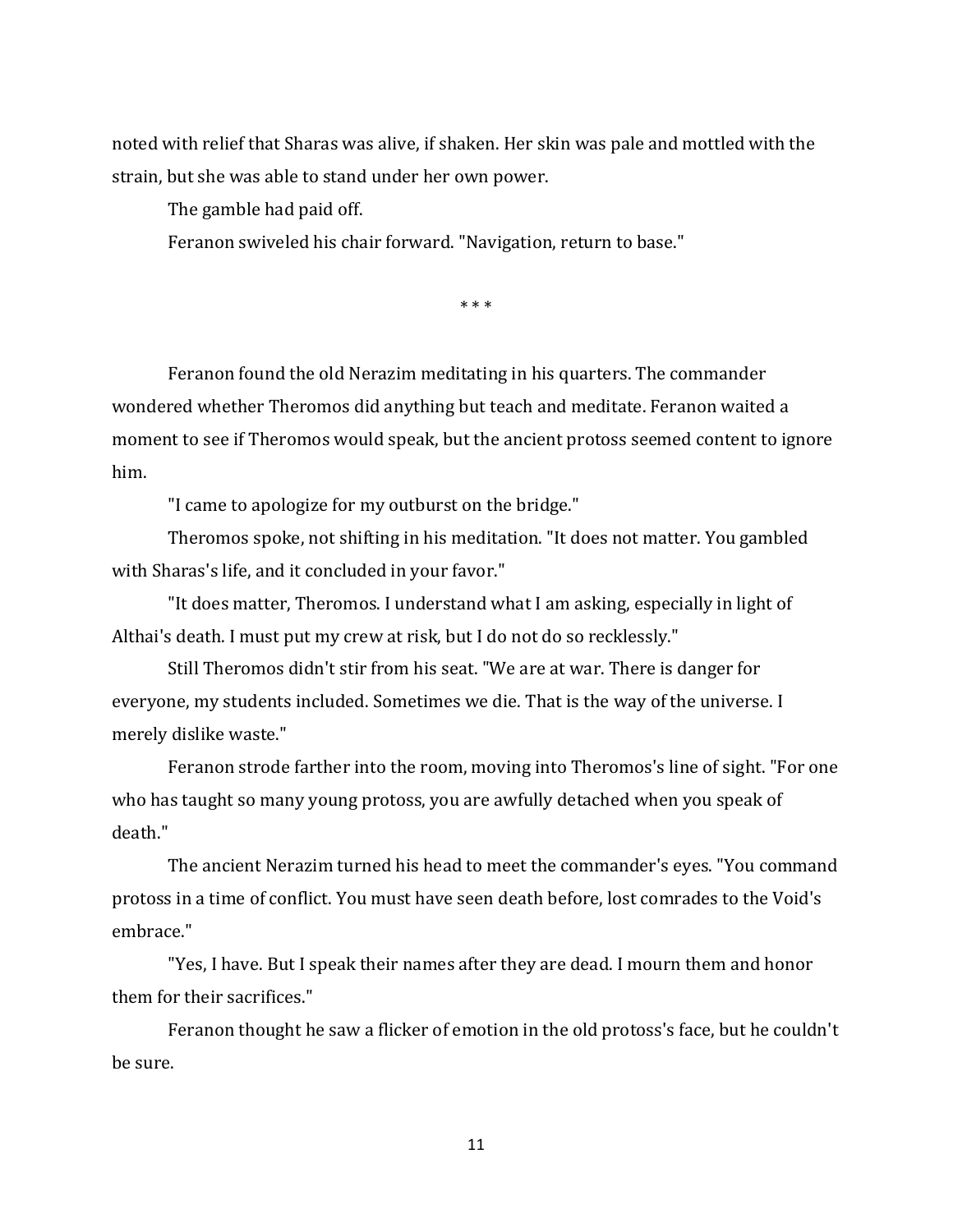"Commander, I will keep my own counsel regarding my students. We Nerazim are not as demonstrative as the khalai. Over the centuries, I have seen much death."

Feranon shook his head. "I have met many Nerazim, and even though they do not share the Khala, I know they feel just as strongly as any protoss. And would time not make you more sensitive to the loss of life?"

"Be that as it may, Commander, it is not your business. I will thank you for my privacy."

"My crew is important to me, and I am responsible for its health, physical and mental."

"You may rest easy as to my mental health, Commander. If I mourn, I will do it in my own way and without your hovering presence. Is there anything else?"

Feranon was frustrated by the lack of a connection between him and his Nerazim crewman. He believed that Theromos was suffering from some emotional wound, but without the deep psionic link provided by the Khala, he couldn't see how to help the old protoss.

Feranon nodded. "Very well. But know that you can always come to me, if only to talk."

Theromos didn't answer. He merely resumed his meditation. Stillness filled the room as Feranon left.

\* \* \*

Sitting in the calm center of his quarters, Theromos waited until Sharas had matched his meditative pose before speaking. "You did very well today. I expected you to have more trouble handling the power of two projectors, but you rose to the challenge. However, do not think that this makes you a master. Few dark templar can control the full might of the void ray's weapon. Some have even died, their minds unable to focus the Void's raw energies."

Sharas shifted uncomfortably but didn't answer.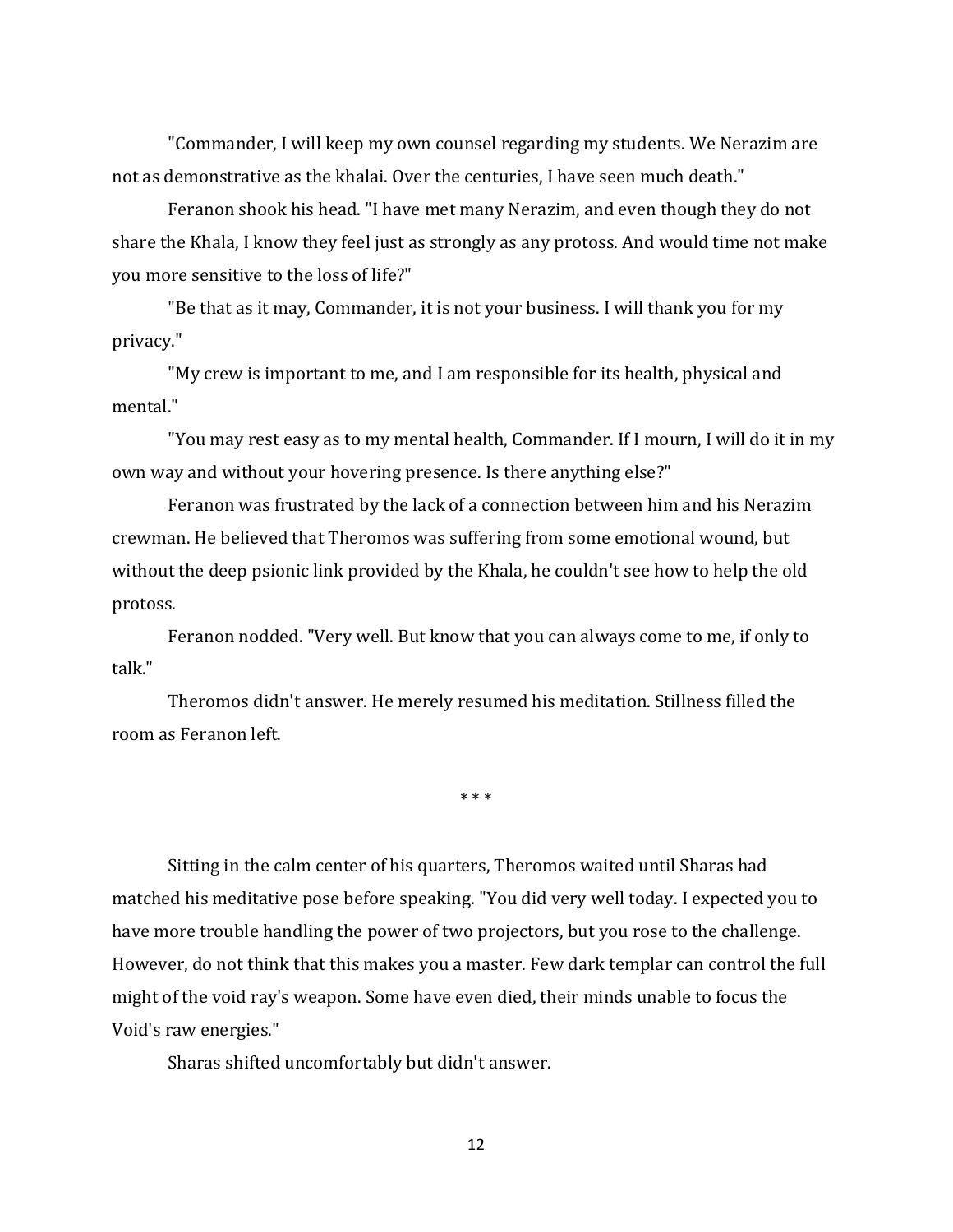Theromos shook his head. "You took control of the Void energies through your anger. I could see your fear fueling the strength you needed to keep them within your grasp. This will work for a while, but eventually your passion will falter."

Theromos inspected his student. "Let us try another exercise. Create a stream of Void energy between your hands."

Sharas brought up her arms, holding them apart at shoulder width. As she concentrated, wisps of shadow curled around the fingers of her left hand until the bunching threads reached a critical mass and leapt. The dark tendril flowed between her palms, left to right, appearing on one side and then dissipating on the other.

Theromos nodded. "Good. Now break it into smaller strands and weave them together like a rope."

Sharas's brow furrowed. The dark cord of energy split into a number of narrower tendrils, and after a moment, they pulsed in sync. The new band was wider than before, and individual strands moved in a braided stream.

"Adequate. Hold that in your mind. The rope is strong; it will not break, because your focus sustains it."

The braid tightened, the energy flowing more quickly from one hand to the other.

"Now, reverse the flow. Draw the energies from your right hand and dissipate them on your left."

Sharas struggled to comply. The threads slowly loosened. The motion of the energy stopped and reversed, but the movement was uneven and streams began to unravel.

Theromos pointed to her hands. "No, you must…" He broke off as understanding flashed across the young protoss's face. Immediately the rope tightened and the energy flowed more evenly. If anything, the stream was stronger than ever.

"Excellent." There was respect in Theromos's tone.

Sharas's skin flushed in pride as she let go of the Void and the tendrils disappeared.

"Once again, student, you show your ability to leap to understanding. I expected you to take much longer to grasp these concepts, but you have mastered them as quickly as any student I have known. I caution you, however. Sometimes this leap will be of help, but often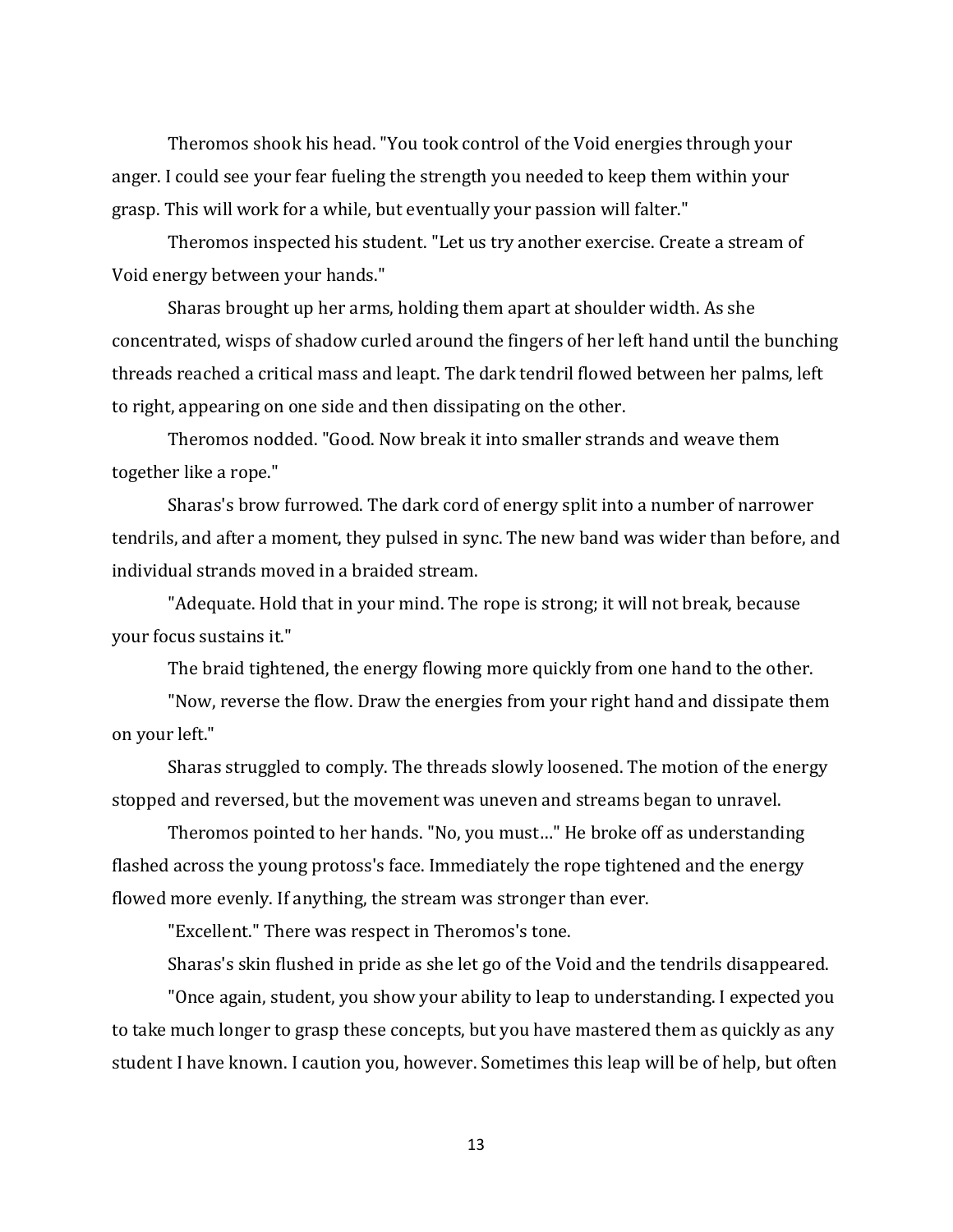epiphany will escape you. If you do not have discipline and will to fall back upon, the Void shall consume you."

The room was quiet as Theromos's student thought about the lesson.

Finally, Sharas spoke up. "If handling this much power is perilous, should we not have two dark templar manage the energies in tandem?"

"That creates its own dangers." Now Theromos looked uncomfortable.

He stood and turned to face the far wall. "I have not talked of this in centuries. But you remind me so much of her."

Theromos collected himself and then continued. "When I was young, the Nerazim were still experimenting with the Void energies, still discovering the various paths to their use and their hidden secrets. I spent many years deep in meditation, following the currents of the Void. But I was not alone.

"Naraza and I were close friends throughout our training; we even passed our Shadow Walks on the same day. She was my complete opposite. Where I plodded, she flew; where I was methodical, she was mercurial. She found her power instinctively, jumping ahead to the answer. In those days, we Nerazim were particularly independent, preferring solitary work and study, but Naraza and I complemented each other well. Together we accomplished much more than we could have individually. My studies were the rock to which she could anchor herself as she cast her mind farther into the Void.

"However, our investigations took us into dangerous territory. We discovered techniques that suggested we could merge to create a dark archon, one that could survive far beyond the usual brief lifespan. Back then, forming dark archons was forbidden due to the great forces they wielded. But we Nerazim have never shied away from breaking rules. Naraza became obsessed, pushing us to develop these techniques. Finally, she laid plans to enact the transformation ritual.

"I followed, inspired by her brilliance, hoping to solve any problems through logic and dedication, but in the end I failed her. As we began the ritual, I found I could not complete it. I was filled with the fear of losing myself or, worse yet, destroying us both. I tried to help Naraza recover, aborting the ritual, but in a fit of pique, she continued on. She would not let my pace slow her down. She reached for far more power than she could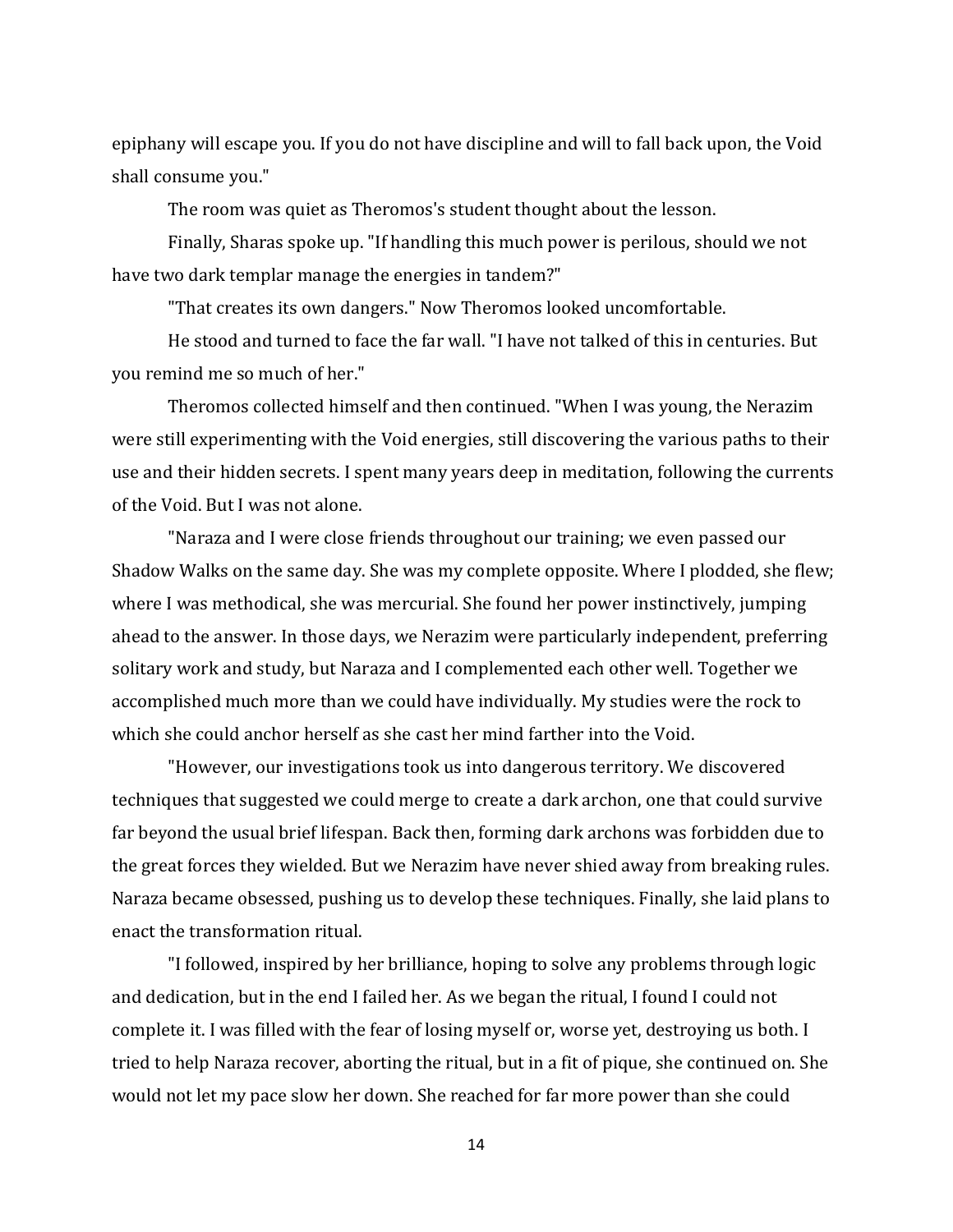control, and it consumed her. In my grief and disappointment, I swore I would no longer embrace the Void energies and instead would teach others to handle them safely."

There was silence as Sharas digested Theromos's story.

It was Sharas who spoke first. "I do not believe you failed her, teacher. I think she failed you."

"It does not matter. She died and I could not save her. But I can teach you to avoid her folly."

Again, the room was quiet. The flickering reflections of the prismatic core swam across the walls in slow waves.

"Teacher, what—" A convulsion that shook the whole ship interrupted Sharas's question. The battle alarm sounded, and Theromos and Sharas hurried toward their stations.

\* \* \*

The bridge was in chaos when the two dark templar arrived.

"Zerg invading from all sides. Ground forces are holding, but the enemy just keeps coming. Pylons 3, 4, and 5 are down," called out a crew member.

Sharas ran to the focusing couch, and Theromos helped her with the interface.

Noting Theromos and Sharas, Feranon fired a rapid staccato of orders. "Bring up the prismatic beam, one flux field projector for now. Identify all targets. Priority to those zerg attacking pylons, then to those harassing ground forces. Be alert for any mutalisks."

The bridge crew moved quickly to carry out his commands. The familiar tone of the prismatic beam swelled to a deep hum. On his screens, Feranon could see the energies tear into the zerg below, carving through their flesh in an attempt to staunch the seemingly endless flow of tooth and claw. The beam destroyed zerg with great effect, but it could only slow the attack, not defeat it. When the void ray's weapon found a target, the zerg would survive just long enough so that when it finally fell, two were ready to take its place.

The protoss forces held their positions valiantly, but they were being overwhelmed. Feranon appealed to the dark templar.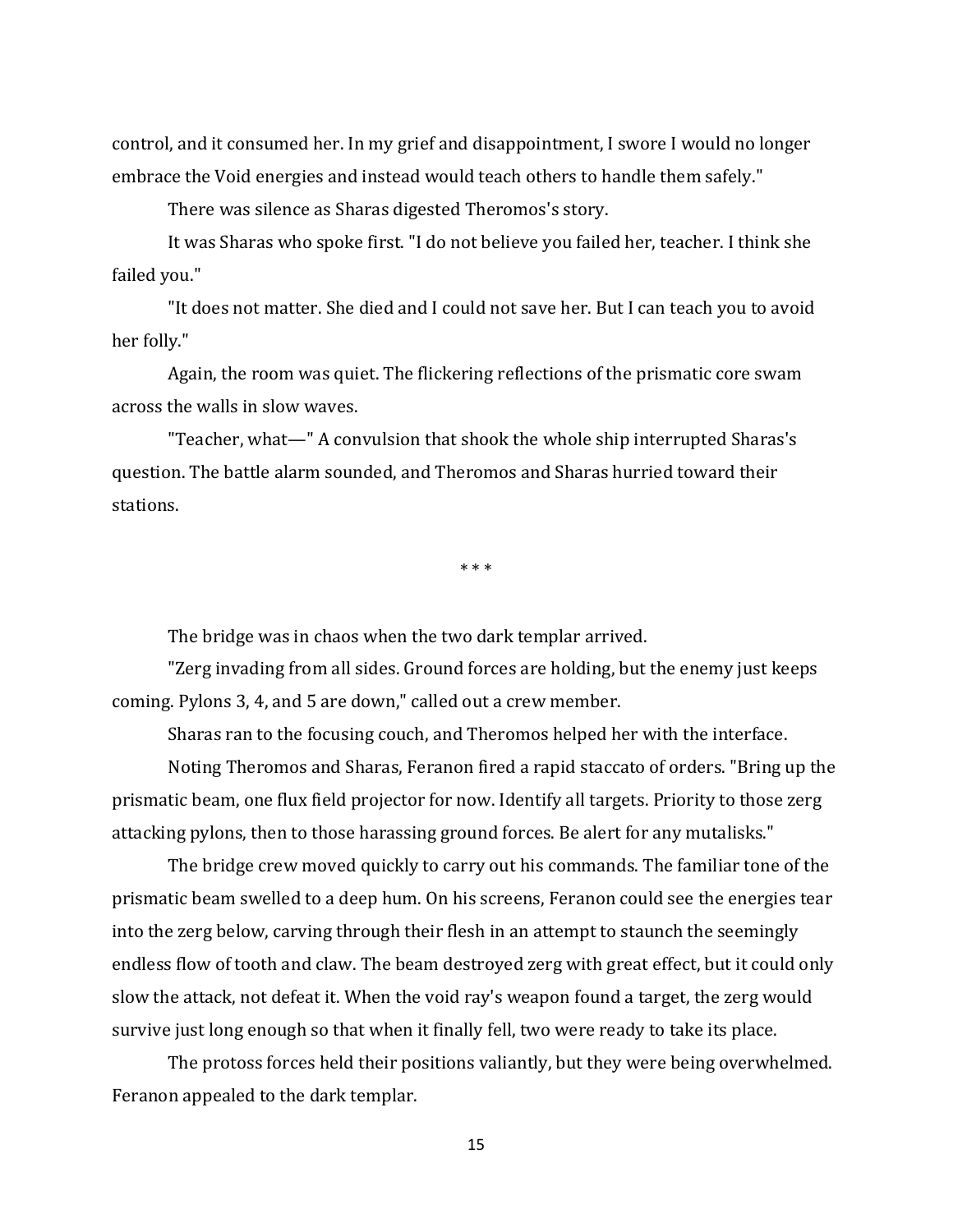"There are too many of them. We must bring a second projector online."

Feranon braced for another argument, but Theromos only nodded. Sharas remained calm and relaxed, nodding her agreement as well.

The commander turned back to the battle. "Bring the second flux field projector online. Continue to prioritize targets."

The hum of the weapon changed, and the newly empowered beam lashed out. This time, the zerg armor could not stop the powerful energies, and lines of the attackers were burned even as they emerged from the ground. The protoss troops began to make headway.

"Commander, there is a wave of brood lords incoming."

Feranon brought up the relevant screen and studied the attacking force. It filled the sky. The behemoths floated serenely toward their targets. They spat mucus-covered symbiotes down onto the photon cannons, which had been placed to protect the far edge of the protoss base. The cannons were destroyed before they could do more than damage a few attackers.

"Brood lords have no air defenses. Move to engage. Fire as soon as we are within range."

The *Purity of Form*'s engines thrummed as the ship headed toward the line of manta-like creatures.

Once again the prismatic beam lashed out, carving through armor, tooth, and claw with ease. Feranon inspected the data. Although the brood lords couldn't defend themselves against the void ray's weapon, the *Purity of Form* wouldn't be able to eliminate them before they reached the nexus, the heart of the protoss base. There were simply too many of the beasts. Feranon turned to the focusing couch.

"We need to bring the third flux field projector online. I understand the danger, but it is the only way we can save the base. Without the extra power, we will not stop the zerg from consuming the nexus. All of our gains during the last offensive will be for nothing."

Theromos didn't answer; he merely looked at Sharas. Sharas, brow furrowed in concentration, nodded tersely.

Feranon shouted out his command. "Bring up the third flux field projector!"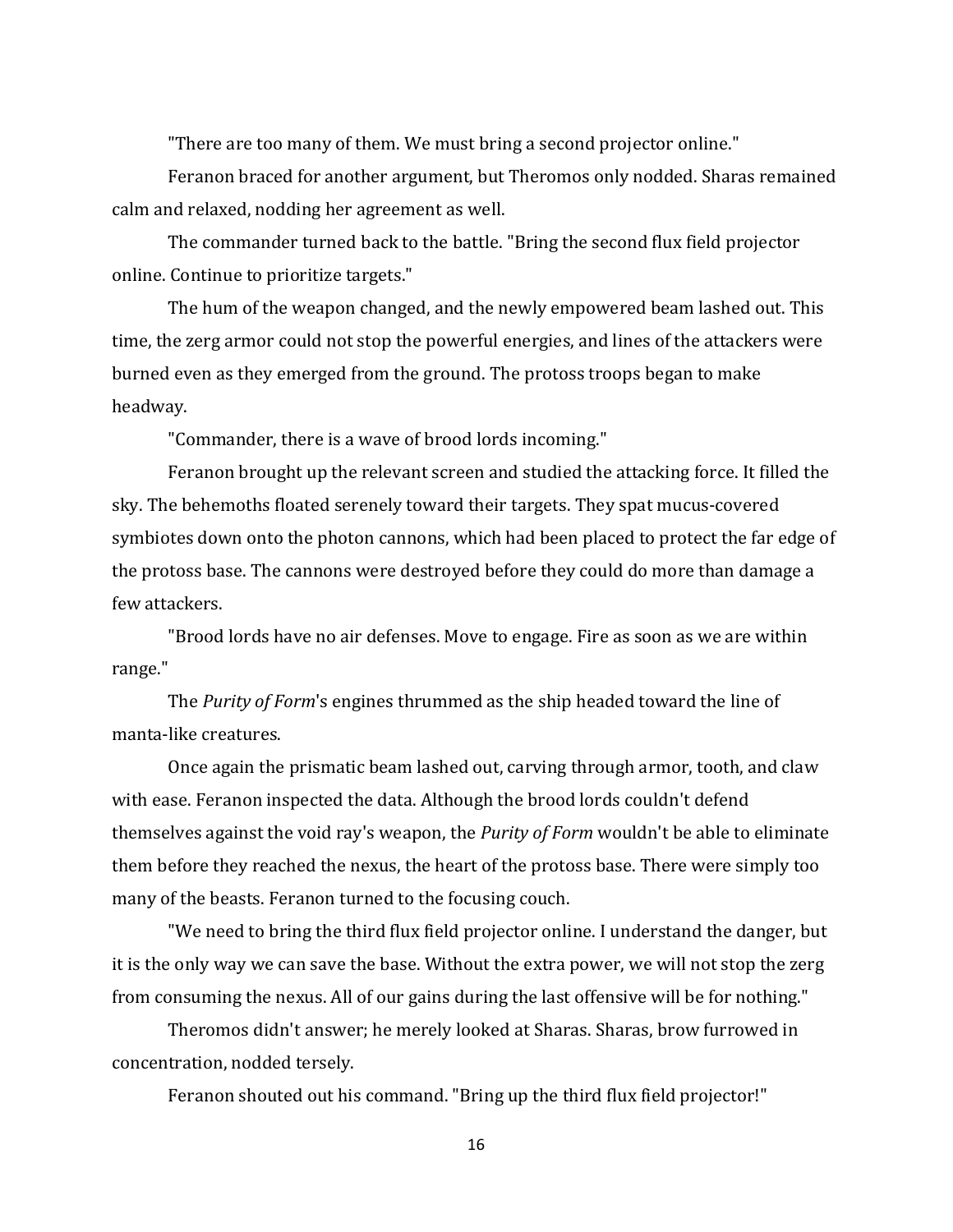Everyone immediately felt the results. The tone that filled the ship changed to an even higher note, one that vibrated throughout the crew's bodies. The beam tore forth, devouring brood lords whole. What armor they had didn't slow their deaths as the void ray's weapon converted beast after beast into flaming debris.

Suddenly the beam began to stutter. A plaintive whine accompanied the ship's vibration. A shriek from behind him caused Feranon to swivel his chair.

Sharas no longer relaxed on her couch but writhed in pain. Dark purple tendrils of energy arced between the cables and her head, racing over the length of her body.

Theromos leaned over Sharas and shouted, "Hold the power; guide it with your will! You must control it, or it will consume you."

Feranon saw her attempt to relax, but a new torrent of what looked like concentrated shadows flowed around her, filled with bright flashes of lightning, and she screamed once more.

"I cannot hold it! It evades my grasp. Please, teacher, help me."

Theromos turned to Feranon, but the commander shook his head. "We need the beam until the attacking force is destroyed. Hold on."

Theromos returned his attention to his student and decisively placed his hands on her head. Immediately the writhing energy engulfed him as well. But where it touched Theromos, it followed a statelier pattern. The tendrils cascaded around and between the two dark templar, pulsing in measured swells, all in rhythm. The thundering tone of the prismatic beam steadied.

Feranon heard a crew member report, "All targets destroyed, Commander."

He swiveled forward at the announcement. "Quickly, shut off the projectors."

The lack of noise from the beam was a relief. But the bridge wasn't silent. A strange tone came from the focusing couch, and when the commander looked, he saw why.

Sharas had reached up to grasp Theromos's shoulder, their gazes locked together. The tendrils of shadow still played over teacher and student, but now the Void energies began to brighten. The Nerazim's eyes glowed more strongly, and wisps of red fire raced across their limbs.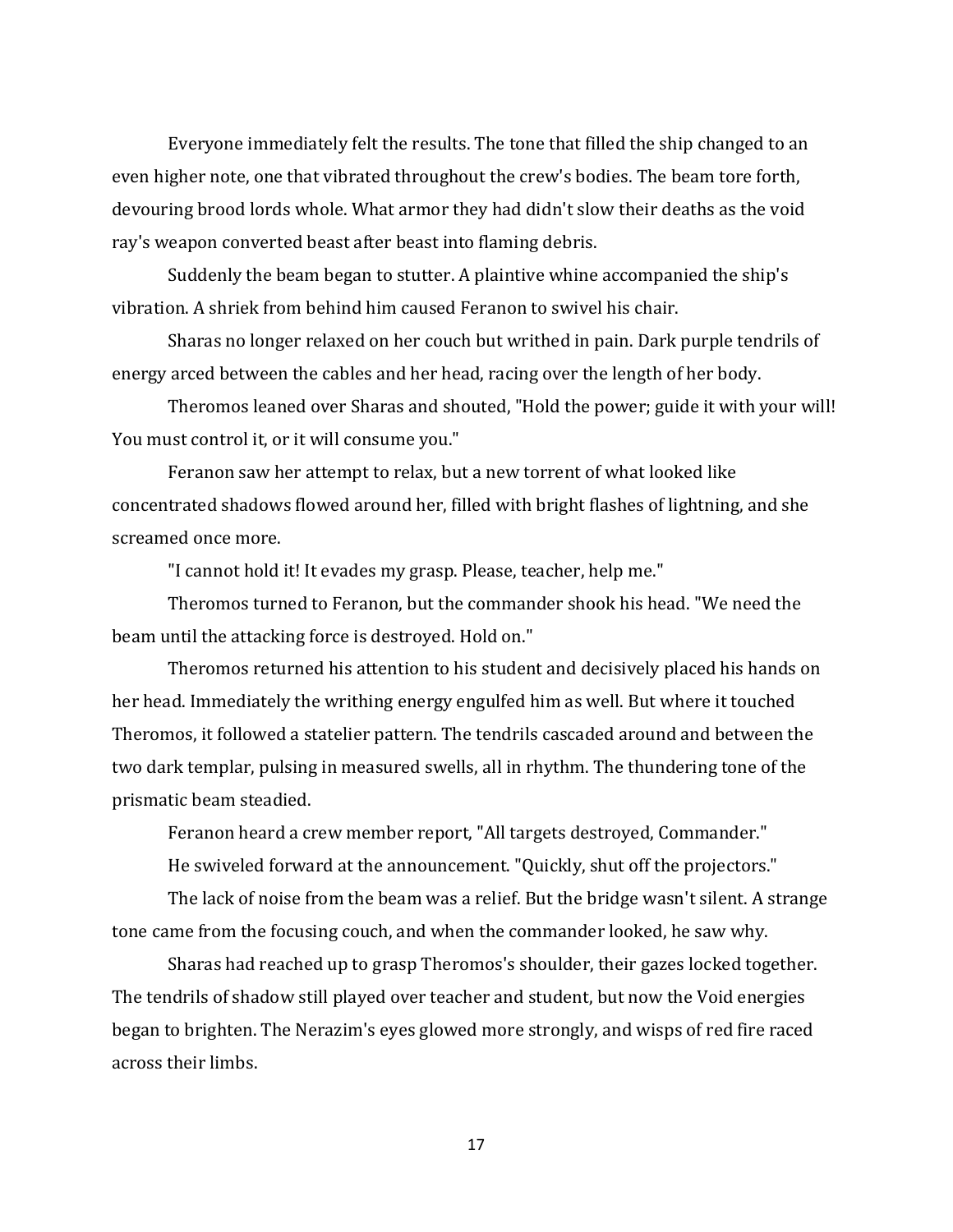Theromos yelled, "Resist! I know the power is upon us. I know the draw of the Void and the oblivion it promises, but you must resist."

Sharas shouted back, her psionic voice tinged with a deep new note. "The Void calls to me! It calls to us. We could become so much more. Together we could become one with the vast energies of the Void."

Theromos shook his head, trying to break the connection that was forming between the two dark templar. "And we would be lost. You would be lost. Let it go. Return to your merely physical form and be content."

His words must have had some effect upon Sharas, because slowly the tendrils dissipated and the shadows faded.

Soon only two exhausted Nerazim remained.

\* \* \*

Sharas found her teacher seated in meditation as usual, his stillness filling the room. She knelt beside him and waited for him to speak.

"You did very well, student. Few dark templar with your experience could accomplish as much."

Sharas bent her head. "But I failed. I was not able to focus. I almost caused my own destruction. And when you risked yourself to save me, I nearly destroyed you as well. I am ashamed."

Theromos sighed. "You did not shame yourself or my teachings. You attempted more than you were ready for. Like Naraza, you tried to fly before you could walk. There is no shame in impatience, merely a lesson to be learned. In the end, you resisted the temptation of power put before you. In that you succeeded."

Sharas looked up. "And what of you, teacher? After all these years, you have wielded the Void energies. Did I cause you to break your vow?"